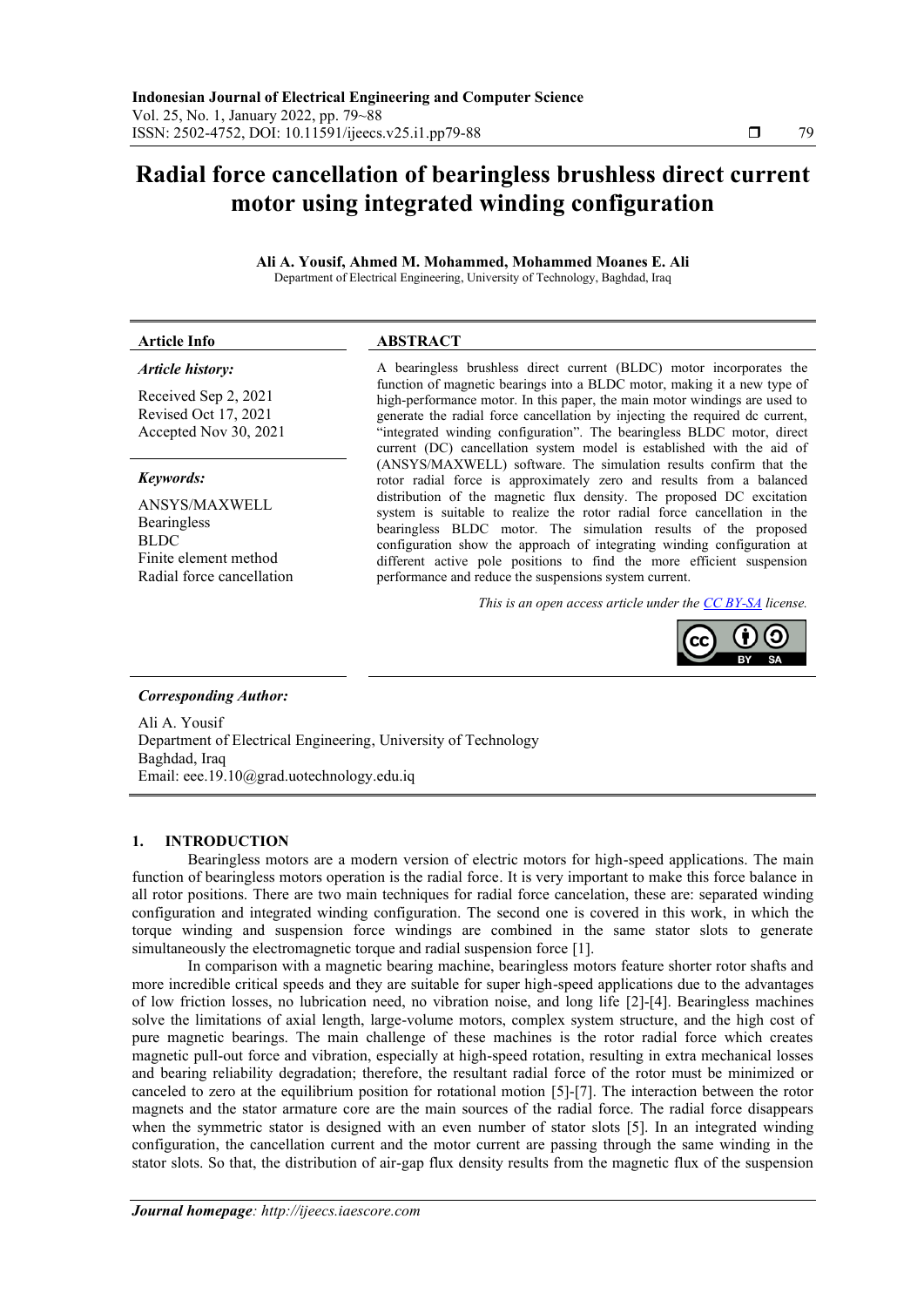current and the motor torque current is symmetric. As a result, a force of levitation is created. The rotor shaft is suspended in the air gap without mechanical contact, and the rotor rotates without hitting the bearing surface [\[8\]](#page-8-3), [\[9\]](#page-8-4).

The applications of bearingless brushless direct current (BLDC) motors have been extensively researched in many fields, such as blood pumps [\[10\]](#page-8-5), Flywheel energy storage [\[4\]](#page-8-6). The rotor radial force can be minimized by selecting the proper slot/pole combination. The most common divisor (MCD) is the main indication for the required slot/pole combination. A higher even MCD number gives a higher number of symmetrical sectors for the machine, and as a result, a balance radial force with a lower magnitude will obtain [\[5\]](#page-8-2), [\[11\]](#page-8-7), [\[12\]](#page-8-8). In this paper, integrated winding configuration has been implemented with a 12/8 slot/pole combination. The radial force has been analyzed and calculated to find the required generated force for radial force cancellation in the motor.

The most recent studies about bearingless BLDC motor. Qin and Zhu [\[13\]](#page-8-9) introduces the mathematical model of levitation forces, which shows that the levitation forces are independent of the torque. To reduce cogging torque and increase motor performance, adjustments are carried out for its primary parameters. The torque and levitation forces can be designed independently and controlled with the high precision control system. In addition, the bearingless BLDC's basic structure and operation concept are analyzed in detail. Tu *et al.* [\[14\]](#page-8-10) introduces the composition of an inner stator winding for levitation force and outer stator windings for the torque. The mathematical model of the levitation forces is deduced, and the optimizations are carried for its main parameters to minimize the cogging torque and improve the motor performance. The simulation results confirm that the motor has superior decoupling characteristics compared with the double-winding motor.

This paper aimed to analyze and calculate the cancelation of radial forces results from unbalanced air gap flux density distribution, the eccentricity rotor condition, and high-speed of the rotation. Therefore, the resultant radial force of the rotor must be approximately equal to zero at the center (normal) position for the rotational movement speed where using integrated winding configuration by generating direct current (DC) to radial forces cancellation. This integrated winding configuration is used to generate the torque and suspension force of the motor has the advantage of more efficient suspension performance and reduce the current, is less expensive, and the cancellation radial force distribution is better than suspension fixed coils. The article is organized as follows: section 2 introduces the radial force calculation. Section 3 presents a technique of the cancellation radial force. Section 4 illustrates the results, and section 5 summarizes the conclusion.

#### **2. CALCULATION OF RADIAL FORCE**

In the electrical motors, appearance of the radial force is associated with the generation of electromagnetic torque. In bearingless motor applications, cancelation of the radial force requires calculating the radial forces that affect the motor rotor [\[15\]](#page-8-11). The magnitude and direction of radial forces is highly dependent on the position of the rotor inside the air gap, therefore it is necessary to evaluate the length of the air gap at eccentricity condition.

#### **2.1. Analytical calculation of radial force**

Maxwell's stress tensor principle is used to calculate the magnetic forces or torque for any electrical machine. The idea is based on Faraday's assertion according to which stress happens in the flux lines. The tangential and normal components of the flux density can be obtained. With the Maxwell stress method, normal and tangential flux density components must be known in all points along the closed line in the air gap, and the tangential and normal forces at each point in the air gap region have been calculated using (1) and (2). The components of stress are based on field components.

$$
f_t = \frac{1}{\mu_0} (B_t) (B_n)
$$
 (1)

$$
f_n = \frac{1}{2\mu_0} \left[ (B_n)^2 - (B_t)^2 \right] \tag{2}
$$

where  $f_t$  and  $f_n$  are normal and tangential force density (N/m) respectively,  $B_n$  and  $B_t$  are normal and tangential flux densities (tesla). The total normal and tangential forces value can be calculated from (3), (4) along the air gap line. Specifically, the overall normal and tangential force/length at a single rotor position can be expressed as:

$$
F_t = \frac{P}{2} \int_0^{2\pi} f_t(\varphi_r) IR_c d\varphi_r \tag{3}
$$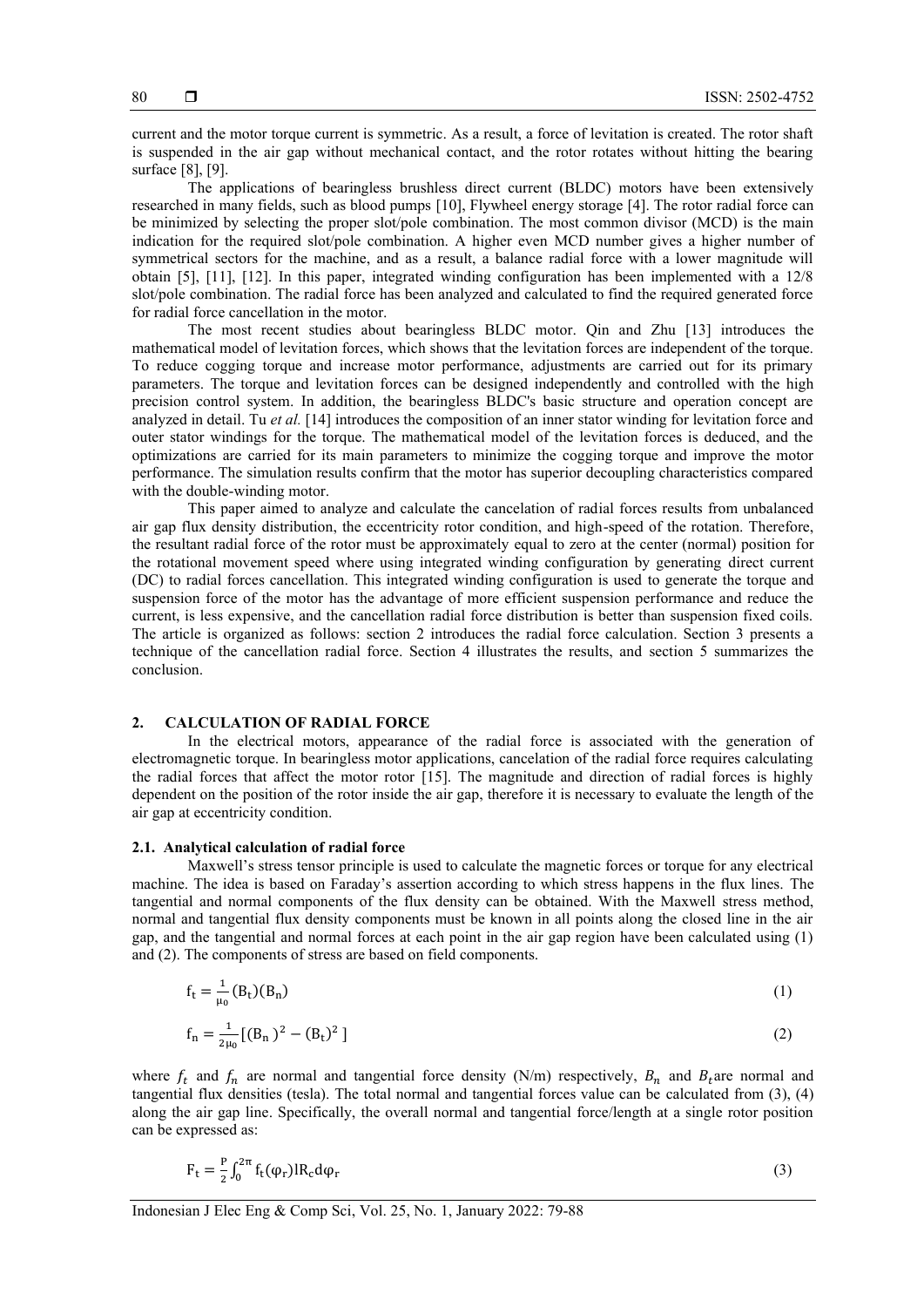$$
F_n = \frac{P}{2} \int_0^{2\pi} f_n(\varphi_r) IR_c d\varphi_r \tag{4}
$$

where P is a number of poles,  $l$  is the axial length of the machine (mm), and  $R_c$  is the radius of the contour (mm). The following relationship can calculate the total torque production:

$$
T = \frac{1}{\mu_0} \int_{S} \left[ (r \times B)(B, n) - \frac{1}{2} B^2 (r \times n) \right] ds \tag{5}
$$

where B is the flux density vector (tesla), n is the normal unit vector in the elements, r is the rotor radius (mm), ds is the surface of the element, and  $\mu$  is the magnetic permeability (H/m) [\[16\]-\[18\]](#page-8-12).

#### **2.2. Variation of air gap length under rotor eccentricity condition**

Figure 1 shows the resultant radial force under rotor eccentricity conditions. The magnitude and direction of the resultant radial forces result in the direction of θ. Assume the normal distance between the rotor and stator bore is  $g_0$ . If the rotor moves from the stator center are x and y, the air gap length  $g$  at eccentricity is (6):

$$
g = g_0 - x\cos(\varphi_s) - y\sin(\varphi_s) \tag{6}
$$

The calculation of the air gap permeance  $P_0$  at an angular position  $\varphi_s$  is (7):

$$
P0(\varphi_s) = \frac{\mu_0 \text{Rl}}{g_0} \left( 1 + \frac{x}{g_0} \cos \varphi_s + \frac{y}{g_0} \sin \varphi_s \right) \tag{7}
$$

where R is the rotor radius [\[19\]](#page-9-0), [\[20\]](#page-9-1).



Figure 1. Rotor eccentricity with air gap length variation

#### **3. RADIAL FORCE CALCULATION METHOD**

The rotational radial force can be controlled by generating an opposite force or "cancellation force". This cancellation force can be controlled by controlling a DC excitation current in each pole independently. Furthermore, because radial force is a function of rotor position, radial force management necessitates varying the excitation current and polarity with rotor position [\[21\]](#page-9-2). This paper proposes a DC excitation scheme for the radial force control of the 12/8 pole bearingless BLDC for blood pump application. By proper distribution of the pole's current in the exciting windings, the required DC can be produced for radial force cancelation.

In integrating winding configuration, one coil is employed in each slot to generate torque and suspension force. For the motor torque generation, the machine has been supplied by a 3-phase current source. Figure 2 shows the three-phase winding connection sequence. The suspension current is supplied by a DC excitation source. In such configuration, the accuracy is higher, more efficient suspension performance, and the cancellation radial force distribution is better than a separated winding configuration [\[22\]-\[24\]](#page-9-3).

Two methods have been used to cancel the radial forces. The first method is the use of foursuspension poles, the second is the use of all-suspension poles to cancel the radial forces and to get a balanced suspension rotor in the air gap. Figure 3(a) shows the first method, of 12/8 poles bearingless BLDC motor for radial force cancellation using four-poles to produce the suspension forces. Only the coils of the pole (1,4,7,10) are active for DC exciting current, and it is assumed that the currents in all coils in the (12) stator poles can be controlled independently. Let the coils of phase C be used for the DC exciting current. Where the poles currents are  $i_{c1}$ ,  $i_{c2}$ ,  $i_{c3}$ , and  $i_{c4}$  respectively, and  $\theta_r$  is the rotor angle. The step rotation angle of this bearingless BLDC is (22.5) mechanical rotor degrees to obtain results with change D.C polarity every step. The radial force in the BLDC motor is analyzed by taking the force generated with one pole. The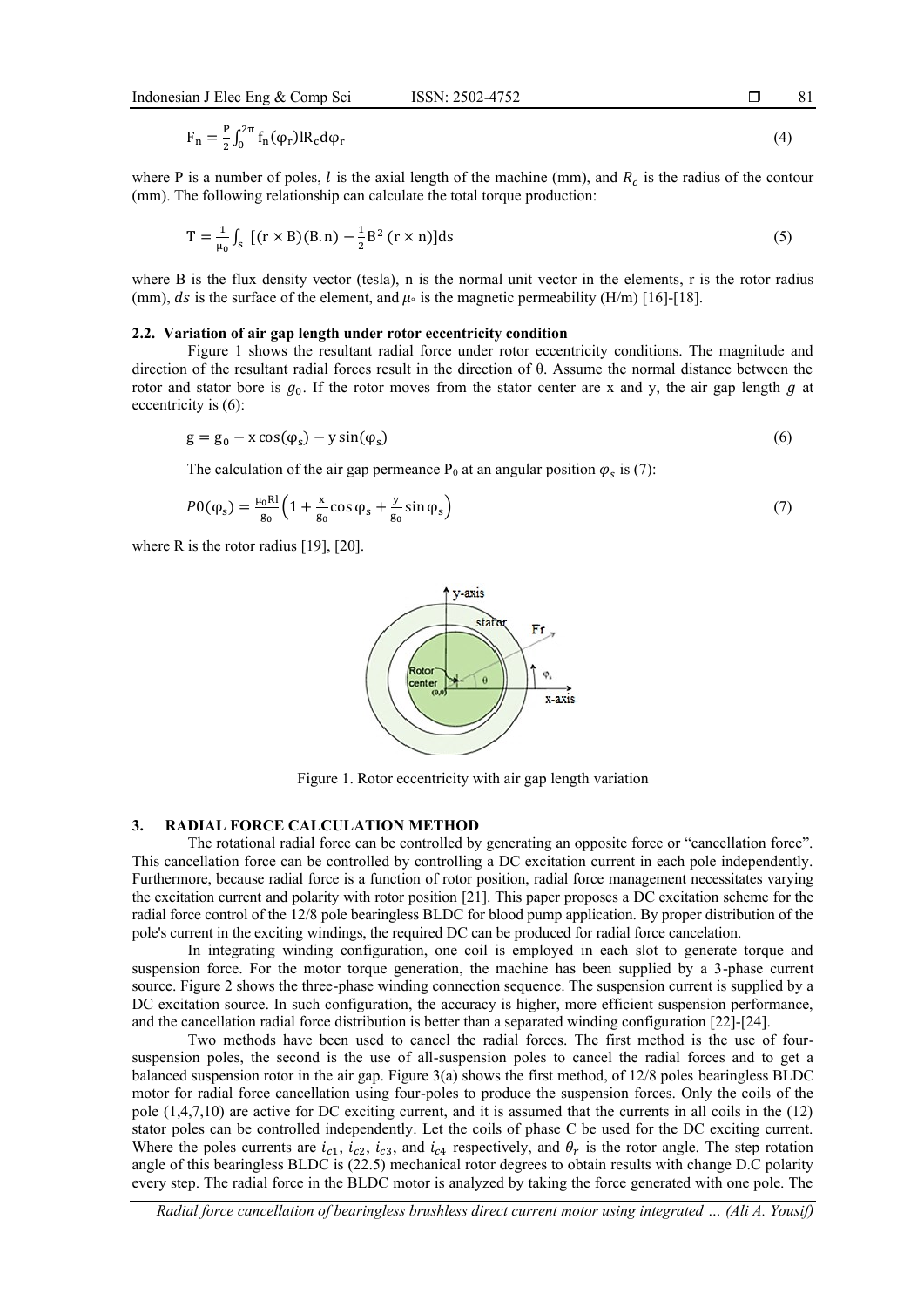overlap area, as well as the non-overlap area of the stator tooth the flux passes through them because of the fringing effect as shown in Figure 3(b). The radial force in the motor can be analyzed by considering the force generated with a four-poles. The inductance can be expressed as (8),

$$
L_C = \frac{\mu_0 N^2 IR \theta_0}{2(l_g + l_m)} + N^2 K_f \theta_{no}
$$
\n
$$
\tag{8}
$$

where  $\mu_0$  is the permeability of air, N is the number of coil turn,  $K_f$  is a constant for the fringing inductance,  $l_g$  is the air gap length,  $l_m$  is the permanent magnet thickness,  $\theta_o$  and  $\theta_{no}$  are the overlapping and the nonoverlapping angle, respectively. The radial force  $F_{c1}$  and torque  $T_{c1}$  in one pole can be expressed as (9).

$$
F_{C1} = \frac{1}{2} i^2 c_1 \frac{dL_c}{dx}
$$
 (9)

$$
T_{C1} = \frac{1}{2}i^2 c_1 \frac{dL_c}{d\theta_0}
$$
 (10)



Figure 2. Geometry and winding configuration motor torque of the BLDC motor



Figure 3. Four-suspension poles of bearingless BLDC motor (a) Overview and (b) pole (C3)

Since  $(l_g + l_m)$  is fixed, by neglecting the fringing flux  $F_{c1}$  can be simplified as (11),

$$
F_{C1} \approx \frac{1}{2} i^2 c_1 \frac{L_C}{(l_g + l_m)} = \frac{\mu_0 N^2 I R \theta_0}{2(l_g + l_m)^2} \cdot i^2 c_1 \approx K_F i^2 c_1 \tag{11}
$$

where  $K_F = \frac{\mu_0 N^2 IR \theta_0}{2(1+1)^2}$  $\frac{\mu_0 \ln m_0}{2(l_g+l_m)^2}$  [\[21\]](#page-9-2). In (11) shows that the radial force's capacity is approximately proportional to the

square of the DC excitation and inversely proportional to the squared air gap length. It's also influenced by rotor angle. The total radial forces are equal to the vector summation of the forces produced by all the exciting poles. Note that for each pole the direction of the radial force depends on the polarity of the D.C excitation [\[19\]](#page-9-0), [\[21\]](#page-9-2). The resultant radial force in the x-and y-axis is:

Indonesian J Elec Eng & Comp Sci, Vol. 25, No. 1, January 2022: 79-88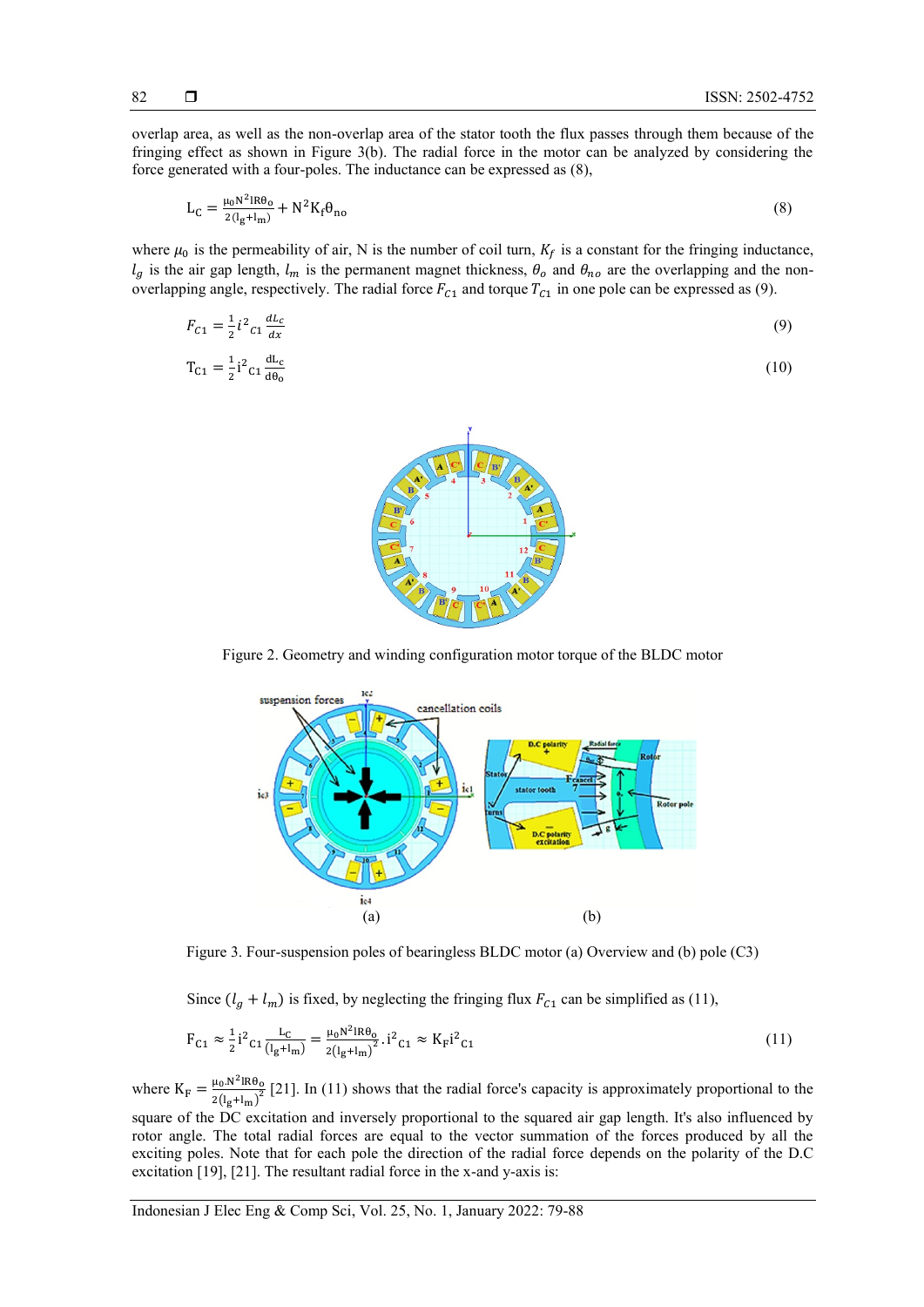$$
F_X \approx F_{C1} \pm F_{C3} = K_F (i^2{}_{C1} \pm i^2{}_{C3})
$$
\n(12)

$$
F_y \approx F_{C2} \pm F_{C4} = K_F(i^2{}_{C2} \pm i^2{}_{C4})
$$
\n(13)

The second method, integrating winding configuration shown in Figure 4, the all-suspension poles are using to cancellation by the same principle of four-suspension poles equations but all poles are active that requires minimum consumption cancellation DC and more efficient suspension performance and accuracy.



Figure 4. All-suspension poles method

## **4. RESULTS AND DISCUSSION**

To effectively verify the integrated winding configuration, a BLDC blood pump bearingless motor is simulated and analyzed by using (ANSYS/MAXWELL) software. The main parameters of the bearingless motor are listed in Table 1 [\[25\]](#page-9-4). The instantaneous and R.M.S values of the generated torque are shown in Figure 5. The waveform of the 3-phase stator current with R.M.S values is shown in Figure 6. During one rotation cycle, to analyze the distribution of radial forces of the motor, 2-D analysis is performed every (22.5) mechanical degree.



Figure 5. Instantaneous and R.M.S torque

| Table 1. BLDC motor parameters [25] |                 |                       |                  |  |  |
|-------------------------------------|-----------------|-----------------------|------------------|--|--|
| Parameters                          | value           | Parameters            | value            |  |  |
| Number of phases                    |                 | Stator inner diameter | $26 \text{ mm}$  |  |  |
| No-load speed                       | $750$ rpm       | No. of poles          | 8                |  |  |
| Axial length                        | $10 \text{ mm}$ | Pole embrace          | 0.95             |  |  |
| Air gap length                      | 1mm             | PM thickness          | $1.5 \text{ mm}$ |  |  |
| No. of slots                        | 12              | Rotor outer diameter  | $24 \text{ mm}$  |  |  |
| Stator outer diameter               | $40 \text{ mm}$ | Rotor inner diameter  | 19mm             |  |  |

*Radial force cancellation of bearingless brushless direct current motor using integrated … (Ali A. Yousif)*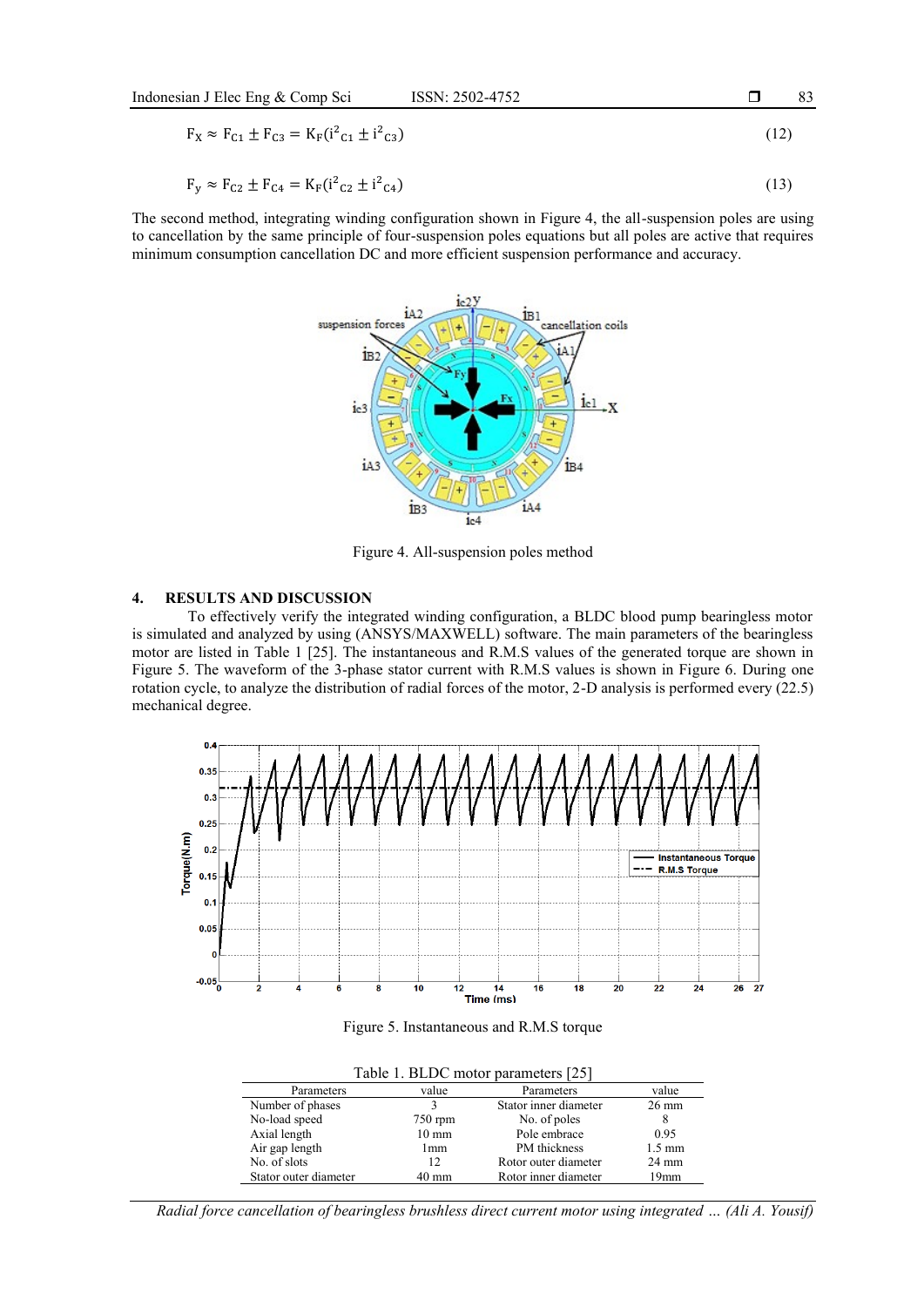

Figure 6. 3-phase stator current waveform

#### **4.1. Cancellation of radial force by using four-suspension poles**

The suspension action here is performed by using only four-suspension poles, the axis of one pair of these poles is perpendicular to the axis of the other two poles. Now, by exciting each pair of the pole by appropriate DC current, the radial force is canceled to be about zero. When the rotor is positioned at the motor center and rotated by one cycle, Figure 7 shows the radial force without and with the suspension effect. The currents of the two-suspension pair of poles which required to cancel the radial force are listed in Table 2. Noted that the maximum value for cancellation current is (2.95) Ampere in coil (1,7) and (2.55) Ampere in coil (4,10).

Table 2. DC excitation of four-suspension poles (the rotor at center)

| Rotor rotating<br>mechanical angle(degree) | $l_{\text{coil}(1,7)}$<br>(A) | $l_{\text{coil}(4,10)}$<br>(A) | Rotor rotating<br>mechanical angle(degree) | $l_{\text{coil}(1,7)}$<br>(A) | $l_{\text{coil}(4,10)}$<br>(A) |
|--------------------------------------------|-------------------------------|--------------------------------|--------------------------------------------|-------------------------------|--------------------------------|
| 22.5                                       | 0.11                          | 0.07                           | 202.5                                      | $-0.01$                       | $-0.12$                        |
| 45                                         | 2.95                          | 0.95                           | 225                                        | 1.55                          | 2.55                           |
| 67.5                                       | $-0.1$                        | $-0.06$                        | 247.5                                      | $-0.11$                       | 0.06                           |
| 90                                         | $-2.95$                       | $-0.95$                        | 270                                        | $-1.85$                       | $-2.5$                         |
| 112.5                                      | $-0.05$                       | 0.03                           | 292.5                                      | 0.14                          | $-0.09$                        |
| 135                                        | 2.95                          | 2.55                           | 315                                        | 1.55                          |                                |
| 157.5                                      | $-0.02$                       | 0.01                           | 337.5                                      | $-0.12$                       | 0.055                          |
| 180                                        | $-3.1$                        | $-2.55$                        | 360                                        | $-1.98$                       | $-1.25$                        |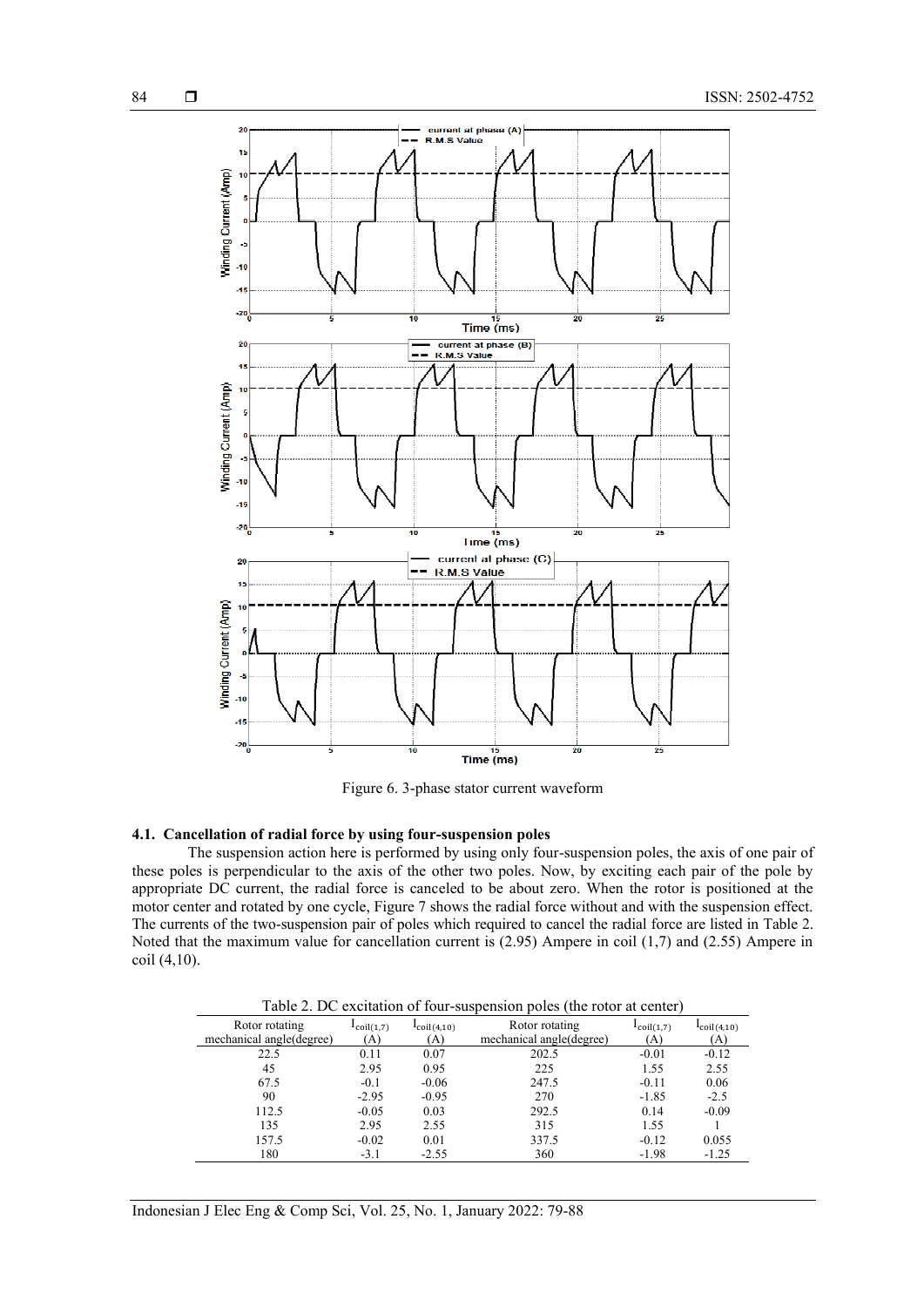When the rotor is located at  $(0.1,0)$  mm away from the motor center in the x-direction, Figure 8 shows the radial force values without and with the suspension effect. The currents of the two-suspension pair of poles which required to cancel the radial force are listed in Table 3. The maximum value for cancellation current is  $(751.7)$  Ampere in coil  $(1,7)$  and  $(453.5)$  Ampere in coil  $(4,10)$ .



Figure 7. Radial force vectors without and with cancellation by using four-suspension poles (the rotor at the center position)



Figure 8. Radial force values by using four-suspension poles, the rotor position is (0.1,0) mm

|                           |                        |                         |                           |                        | $\cdot$ $\cdot$         |
|---------------------------|------------------------|-------------------------|---------------------------|------------------------|-------------------------|
| Rotor rotating            | $I_{\text{coil}(1,7)}$ | $I_{\text{coil}(4,10)}$ | Rotor rotating            | $I_{\text{coil}(1,7)}$ | $I_{\text{coil}(4,10)}$ |
| mechanical angle (degree) | (A)                    | (A)                     | mechanical angle (degree) | A)                     | (A)                     |
| 22.5                      | 71                     | $-39.6$                 | 202.5                     | 72.8                   | $-42.9$                 |
| 45                        | $-748$                 | 452.6                   | 225                       | 770                    | $-430$                  |
| 67.5                      | $-72.8$                | 43.5                    | 247.5                     | $-73$                  | 43.5                    |
| 90                        | 757                    | $-452.2$                | 270                       | 750.5                  | $-451$                  |
| 112.5                     | 72.6                   | $-43$                   | 292.5                     | 72.7                   | $-43$                   |
| 135                       | $-750.5$               | 449                     | 315                       | $-751$                 | 452                     |
| 157.5                     | $-73$                  | 43.2                    | 337.5                     | $-73$                  | 42.9                    |
| 180                       | 751                    | $-451.2$                | 360                       | 751.7                  | $-453.5$                |

Table 2. DC excitation values of four-suspension poles, rotor position is (0.1,0) mm

#### **4.2. Cancellation of radial force by using all-suspension poles**

The suspension action here is performed by using all-poles. Now, by exciting each pair of the pole by appropriate DC current, the radial force can be reduced to about zero. When the rotor is located at (0.1,0) mm away from the motor center in the x-direction, Figure 9 shows the radial force without and with the suspension effect. The currents of the six-suspension pair of poles which required to cancel the radial force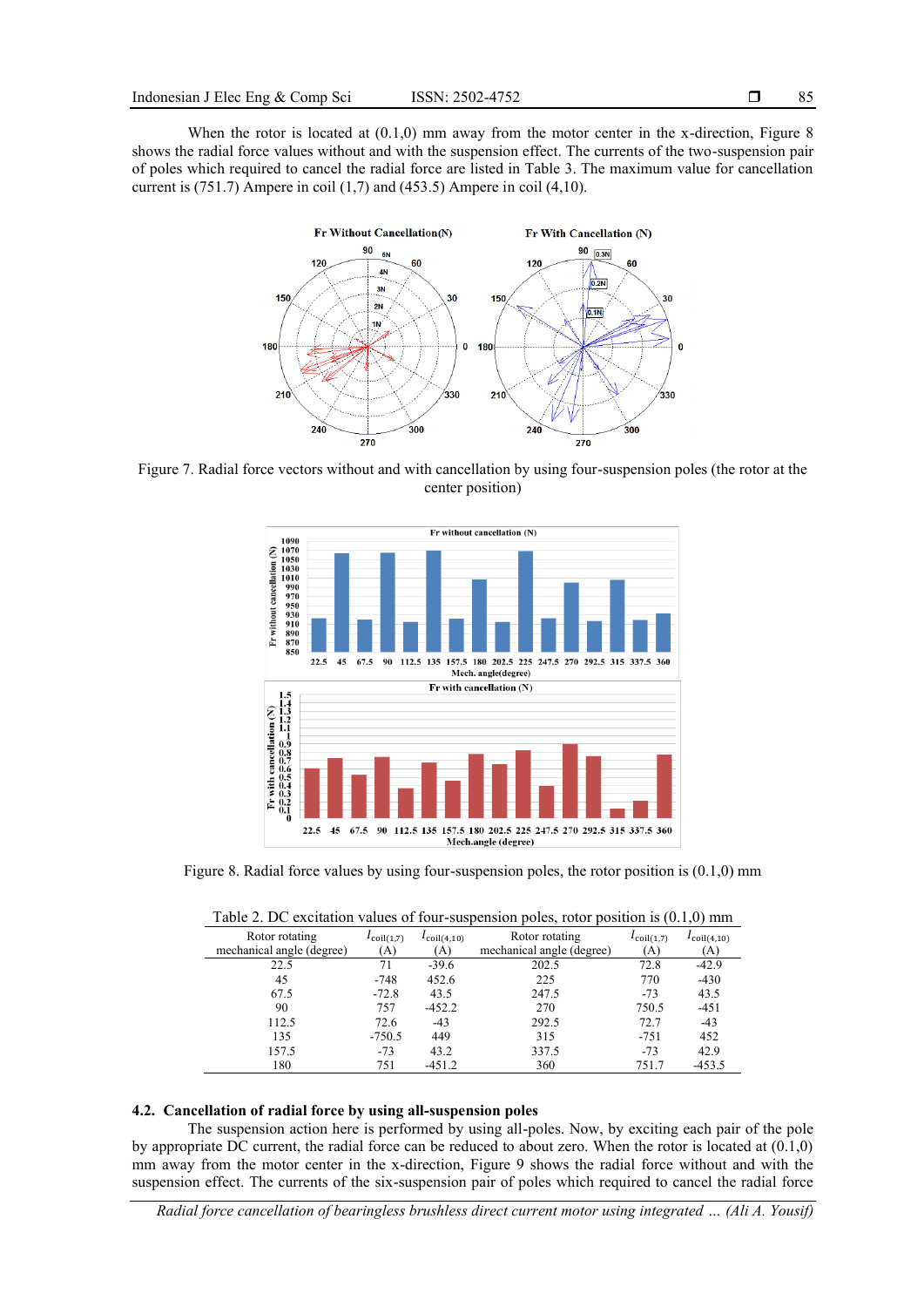are listed in Table 4. Noted that the maximum values for cancellation current are (31) Ampere in coil (1,7) and (46) Ampere in coils (2,8), (3,9), (4,10), and (85) Ampere in coils (5,11), (6,12).

From Figure 7, it turns out that the radial forces have low values (about zero) when the rotor is at the center. From Figure 8, it can be familiarized that as the rotor is moved away from the center, the radial force will have high values. Of course, this appears on the value of the DC excitation required to achieve the cancellation of radial force. During one rotation of the rotor, it can be seen that the radial force is variable, the maximum value of radial force occurs when the rotor poles face the stator teeth. Therefore, the cancellation current must be changed accordingly.

From Figure 7, it turns out that the radial forces have low values (about zero) when the rotor is at the center. From Figure 8, it can be familiarized that as the rotor is moved away from the center, the radial force will have high values. Of course, this appears on the value of the DC excitation required to achieve the cancellation of radial force. During one rotation of the rotor, it can be seen that the radial force is variable, the maximum value of radial force occurs when the rotor poles face the stator teeth. Therefore, the cancellation current must be changed accordingly.



Figure 9. Radial force values by using all-suspension poles, the rotor position is (0.1,0) mm

|                           |                |                         |                         | $\frac{1}{2}$           |                         | 101111                            |
|---------------------------|----------------|-------------------------|-------------------------|-------------------------|-------------------------|-----------------------------------|
| Rotor rotating            | I coil $(1,7)$ | $l_{\text{coil}(5,11)}$ | $I_{\text{coil}(6,12)}$ | $I_{\text{coil (2,8)}}$ | $I_{\text{coil (3,9)}}$ | $\mathbf{1}_{\text{coil (4,10)}}$ |
| mechanical angle (degree) | (A)            | (A)                     | (A)                     | (A)                     | (A)                     | (A)                               |
| 22.5                      | 30.9           | $-41.9$                 | 41.9                    | $-41.9$                 | $-41.9$                 | $-41.9$                           |
| 45                        | $\theta$       | 85                      | $-85$                   | 7                       |                         | $\theta$                          |
| 67.5                      | $-31.3$        | 46.3                    | $-46.3$                 | 46.3                    | 46.3                    | 46.3                              |
| 90                        |                | $-85.3$                 | 85.3                    | $-8.2$                  | $-8.2$                  | $\theta$                          |
| 112.5                     | 31.5           | $-45.9$                 | 45.9                    | $-45.9$                 | $-45.9$                 | $-45.9$                           |
| 135                       |                | 85                      | $-85$                   | 8.5                     | 8.5                     | $\theta$                          |
| 157.5                     | $-31.5$        | 46.2                    | $-46.2$                 | 46.2                    | 46.2                    | 46.2                              |
| 180                       |                | $-85.3$                 | 85.25                   | $-8.2$                  | $-8.2$                  | $\theta$                          |
| 202.5                     | 31.75          | $-45.7$                 | 45.7                    | $-45.7$                 | $-45.7$                 | $-45.7$                           |
| 225                       | 0              | 85                      | $-85$                   | 8.2                     | 8.2                     | $\theta$                          |
| 247.5                     | $-31.3$        | 46.3                    | $-46.3$                 | 46.3                    | 46.3                    | 46.3                              |
| 270                       | $\Omega$       | $-85.3$                 | 85.3                    | $-9.5$                  | $-9.5$                  | $\Omega$                          |
| 292.5                     | 31.57          | $-46$                   | 46                      | $-46$                   | -46                     | $-46$                             |
| 315                       | $\Omega$       | 85.3                    | $-85.3$                 | 8.3                     | 8.3                     | $\theta$                          |
| 337.5                     | $-31.7$        | 45.8                    | $-45.8$                 | 45.8                    | 45.8                    | 45.8                              |
| 360                       | $\overline{0}$ | $-85$                   | 85                      | $-8.5$                  | $-8.5$                  | $\mathbf{0}$                      |

Table 4. DC excitation values of all-suspension poles, rotor position is (0.1,0) mm

### **5. COMPARISON BETWEEN FOUR-SUSPENTION POLES AND ALL-SUSPENSION POLES TECHNIQUES**

To compare four-suspension poles and all-suspension poles techniques, Table 5 shows the DC cancellation current for different operating conditions. For all cases, the required current is less in all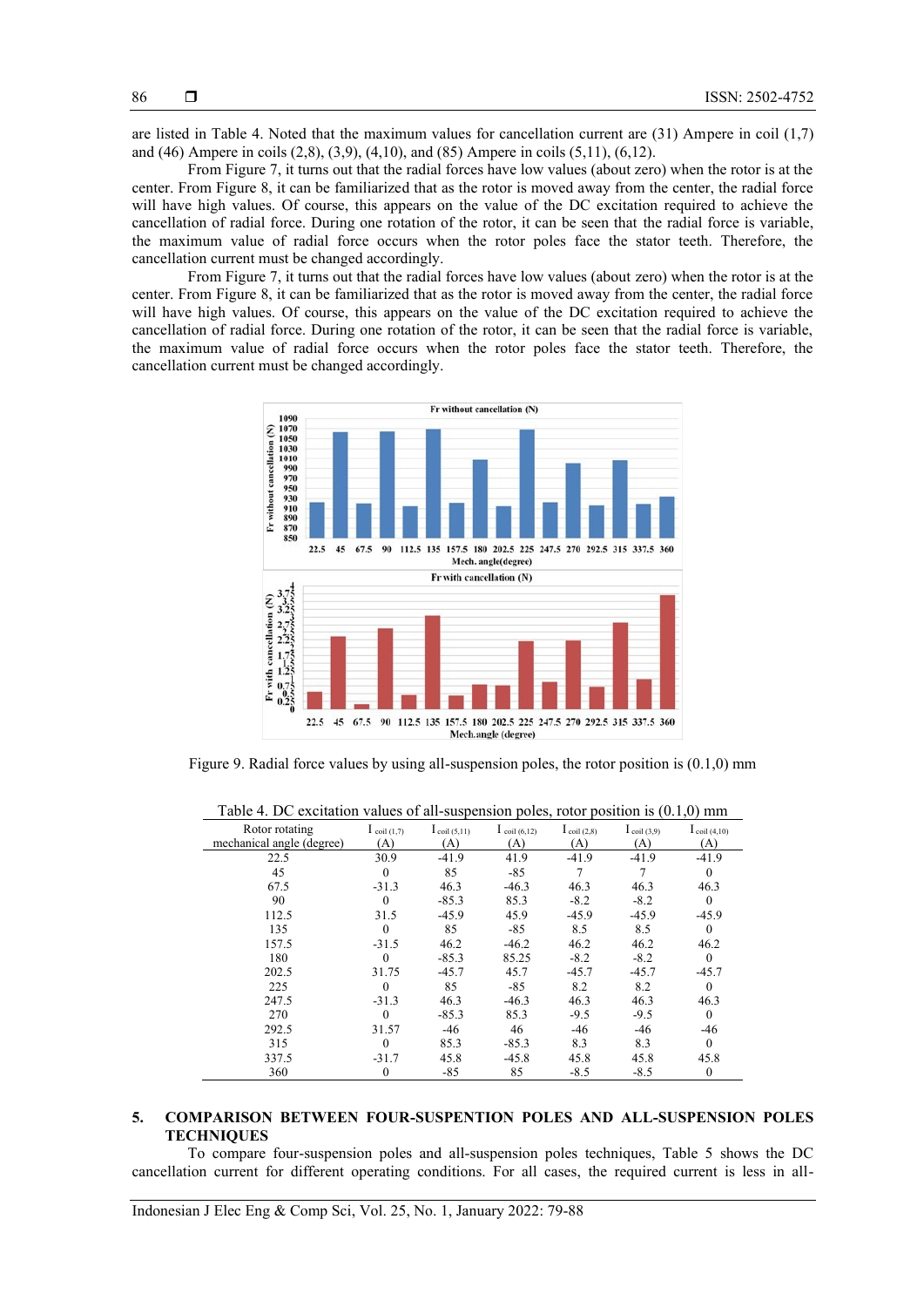suspension poles methods, the percentage reduction in maximum current is between 36.5% and 88.9%. So, it can be said that although the all-suspension poles method is expensive and complex, it requires a power supply with a lower current rating.

| Table 5. Comparison between DC currents required for cancellation |                                          |                                 |            |                      |            |  |
|-------------------------------------------------------------------|------------------------------------------|---------------------------------|------------|----------------------|------------|--|
|                                                                   |                                          | $DC$ cancellation current $(A)$ |            |                      |            |  |
| Rotor position (mm)                                               | Rotor rotating mechanical angle (degree) | Four-poles suspension           |            | All-poles suspension |            |  |
|                                                                   |                                          | Max. value                      | Min. value | Max. value           | Min. value |  |
| (0,0)                                                             | 22.5                                     | 0.14                            | 0.01       | 0.06                 | 0.04       |  |
| (0,0)                                                             | 45                                       | 3.1                             | 0.95       | 1.4                  | 0.05       |  |
| (0.1, 0)                                                          | 22.5                                     | 73                              | 39.6       | 46.3                 | 30.9       |  |
| (0.1, 0)                                                          | 45                                       | 770                             | 430        | 85.3                 |            |  |

## **6. CONCLUSION**

In this paper, the radial force of the (12/8) bearingless BLDC motor has been analyzed. Integrated winding configuration is considered where the same coil is used to generate motoring torque and to cancel the radial force. Cancellation of radial force has been achieved by using four suspension poles and allsuspension poles. At constant motoring motor current, the simulation results show that the radial force is varied with the rotor position and rotor rotating angle. Thus, there was a need to change the suspension currents to achieve the cancellation. The integrated winding configuration was found suitable to realize the radial force cancellation. Although the all-suspension poles method requires more complex connections, supplies, and control, the results of this method show the cancellation current is significantly less than the four-pole method.

#### **REFERENCES**

- <span id="page-8-0"></span>[1] N. Mamat, *et al.,* "Bearingless Permanent Magnet Synchronous Motor using Independent Control," *International Journal of Power Electronics and Drive Systems (IJPEDS),* vol. 6, no. 2, pp. 233-241, May 2015, doi: 10.11591/ijpeds.v6.i2.pp233-241.
- <span id="page-8-1"></span>[2] M. Jafarboland and A. Shirzadi, "Analytical modelling of radial suspension force in bearingless surface-mounted PM synchronous motors considering static rotor eccentricity," *IET Electric Power Applications,* vol. 13, no. 12, pp. 1899-1910, Aug. 2019, doi: 10.1049/iet-epa.2018.5607.
- [3] M. Q. Abbas and Y. A. Yassin, "Modification of speed and current limiting performance of BLDC motor based on harmony search optimization method," *Indonesian Journal of Electrical Engineering and Computer Science,* vol. 18, no. 1, pp. 549-557, Apr. 2020, doi: 10.11591/ijeecs.
- <span id="page-8-6"></span>[4] Y. Sun, F. Yang, Y. Yuan, and Y. Huang, "Out rotor bearingless brushless DC motor for flywheel energy storage," in *2017 International Workshop on Complex Systems and Networks (IWCSN)*, pp. 7-12, Dec. 2017, doi: 10.1109/IWCSN.2017.8276496.
- <span id="page-8-2"></span>[5] N. W. Liu, K.-Y. Hung, S.-C. Yang, F. C. Lee, and C. J. Liu, "Design of High-Speed Permanent Magnet Motor Considering Rotor Radial Force and Motor Losses," *Energies,* vol. 13, no. 1, pp. 1-16, Nov. 2020, doi: 10.3390/en13225872.
- [6] Y. C. Liu, H. Q. Zhu, and L. D. Zhu, "Suspension force control system design and simulation for bearingless brushless DC motor," in *Applied Mechanics and Materials*, vol. 703, pp. 250-253, Dec. 2014, doi: 10.4028/www.scientific.net/AMM.703.250.
- [7] L. Chen, X. Sun, and H. Zhu, "Principle of Radial Suspension Force Generation and Control System Simulation for a Bearingless Brushless DC Motor," in *Electronics and Signal Processing*, ed: Springer, pp. 273-280, July 2011, doi: 10.1007/978-3-642- 21697-8\_35.
- <span id="page-8-3"></span>[8] Y. Sun, F. Yang, Y. Yuan, and Y. Huang, "Control of out-rotor bearingless brushless DC motor," in *2017 32nd Youth Academic Annual Conference of Chinese Association of Automation (YAC)*, May 2017, pp. 624-627, doi: 10.1109/YAC.2017.7967485.
- <span id="page-8-4"></span>[9] T. Zhang, X. Ye, L. Mo, and Q. Lu, "Electromagnetic performance analysis on the bearingless permanent magnet synchronous motor with Halbach magnetized rotor," *IEEE Access,* vol. 7, pp. 121265-121274, Aug. 2019, doi: 10.1109/ACCESS.2019.2937897.
- <span id="page-8-5"></span>[10] R. S. Raheem, M. Y. Hassan, and S. K. Kadhim, "Simulation Design of Blood-pump Intelligent Controller Based on PID-like fuzzy logic Technique," *Engineering and Technology Journal,* vol. 38, no. 8, pp. 1200-1213, Aug. 2020, doi: 10.30684/etj.v38i8A.534.
- <span id="page-8-7"></span>[11] F. Libert and J. Soulard, "Investigation on pole-slot combinations for permanent-magnet machines with concentrated windings," in *Proc. ICEM*, pp. 530-535, Jan. 2004.
- <span id="page-8-8"></span>[12] T. Sun, J.-M. Kim, G.-H. Lee, J.-P. Hong, and M.-R. Choi, "Effect of pole and slot combination on noise and vibration in permanent magnet synchronous motor," *IEEE Transactions on magnetics,* vol. 47, no. 5, pp. 1038-1041, Apr. 2011, doi: 10.1109/TMAG.2010.2093872.
- <span id="page-8-9"></span>[13] Y. Qin and H. Zhu, "Optimal design of a multi-phase double-stator bearingless brushless direct current motor," *Advances in Mechanical Engineering,* vol. 9, no. 6, pp.1-11, June 2017, doi: 10.1177/1687814017705112.
- <span id="page-8-10"></span>[14] X. Tu, W. Bu, and Q. Zeng, "Research on the Modelling of a Single-winding Bearingless Permanent Magnet Brushless DC Motor," in *Journal of Physics: Conference Series*, vol. 1887, no. 1, Dec. 2021, pp.1-7, doi: 10.1088/1742-6596/1887/1/012049.
- <span id="page-8-11"></span>[15] S. Loginov, Y. Domracheva, V. Smirnov, and D. Fedorov, "Research of radial forces and torque of bearingless synchronous machine," in *Environment. Technologies. Resources. Proceedings of the International Scientific and Practical Conference*, vol. 1, June 2015, pp. 128-132, doi: 10.17770/ETR2015VOL1.217.
- <span id="page-8-12"></span>[16] M. Polat, E. Öksüztepe, Z. Omaç, M. Yildirim, and H. Kürüm, "Examination of radial force with Finite Element Method in Switched Reluctance Motor," in *2013 8th International Conference on Electrical and Electronics Engineering (ELECO)*, Nov. 2013, pp. 576-580, doi: 10.1109/ELECO.2013.6713900.
- [17] J. Pyrhonen, T. Jokinen, and V. Hrabovcova, *Design of rotating electrical machines*: John Wiley & Sons, pp. 1-612, Dec. 2013, doi: 10.1002/9780470740095.

*Radial force cancellation of bearingless brushless direct current motor using integrated … (Ali A. Yousif)*